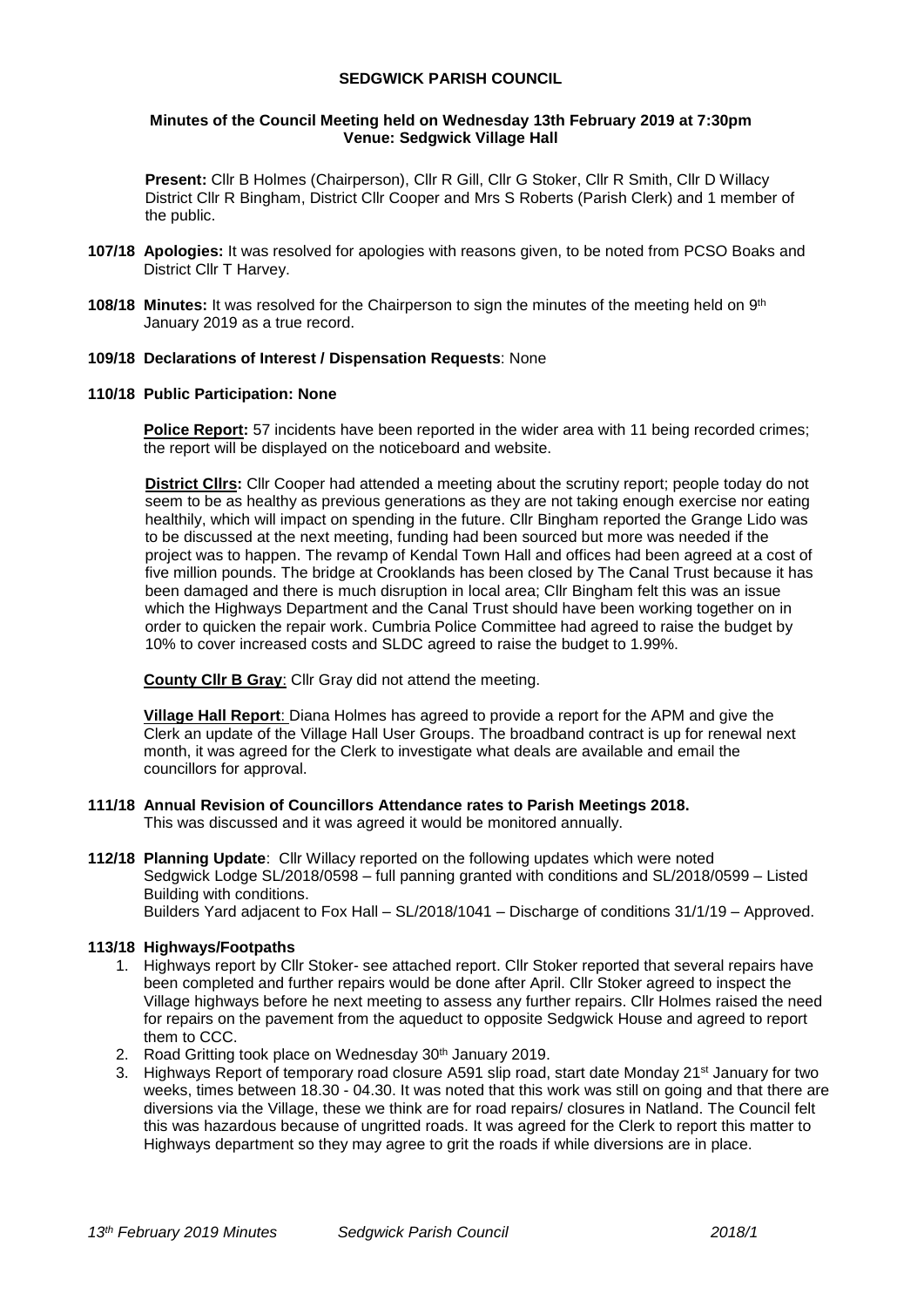## **114/18 Playground /Millennium Field**

- 1. Cllr Stoker has carried out the monthly check on the Millennium Field and reported that there are no faults. Bins have been emptied.
- 2. Cllr Stoker and Cllr Willacy agreed to clean the picnic tables in the spring. The Clerk was asked to obtain permission from the Village Hall Committee to use the power source in the building when sanding the picnic tables.

# **115/18 Canal**

1. Cllr Gill reported that all was in order along the canal woodland, paths and bed.

## **116/18 Data Protection**

ICO Newsletters have been received and sent to all Councillors. It was noted that when the UK was to leave Europe the name would be changed.

Data Protection Invoice received for 2019 the charges are £40 per year with a discount of £5 as payment is received by direct debit.

## **117/18 Website:** see report by Cllr Holmes.

## **118/18 Finance**

- a) Bank Balance as of 30 January 2019 Current a/c £5,878.13
- b) Payments Approved: Broadband Village Hall February £18.99, Roll Board update £38.58
- c) The Accounts Report from Meeting Dated 9 January 2019, the transactions cleared was signed.
- d) Consideration to purchase a projector. Several quotes where received and it was agreed to purchase the projector at a cost of £229.00 - clerk to action.
- e) Future Priorities: It was agreed allocate money to cover any repairs necessary to the fence along the Millennium Field. Suggestions included: to plant fruit trees or maybe soft fruit bushes in the field near the canal, or along the canal, install signage where work had been completed by the Parish Council, replacement of the 50<sup>th</sup> anniversary of VE Day, weeping ash tree, consideration of a loop path on the canal.
- f) Digital Vat Returns: information was received from CALC, Scribe and MHRC about the new way VAT should be reclaimed from 2019. It was noted that measures needed to be implemented before October 2019 in order to reclaim VAT. In the meantime, the payment spreadsheet will be split between items with and without VAT and all information required by the new system would be included.

## **119/18 Annual Parish Meeting Preparations**

Lancaster Canal Trust had been approached and Peter Jones agreed to do a presentation about the anniversary celebrations and renovation project at Stainton. It was agreed to donate £30 for the speaker to Lancaster Canal Trust.

Councillors agreed to speak about the areas of expertise which had taken place in the last twelve months. The Clerk to send out the invitations and provide the draft expenses & budget report. Cllr Holmes to purchase refreshments.

**120/18 Spring Newsletter with APM information:** Information agreed and after all Cllrs have received the draft copy it will be sent to the printers next week for production, in order for distribution.

## **121/18 Correspondence:**

- The Great British Clean Up and Cumbria Litter Pick, information with dates and it was agreed to raise this at the Annual Parish Meeting.
- CALC February Newsletter, received and distributed.

## **122/18 Items for consideration for a future agenda**

- Highways Report
- Canal Report
- PCSO Report
- Website Report, annual contract and Cookie Policy Update
- Digital VAT information
- Annual Review of Emergency Plan
- Broadband Contract